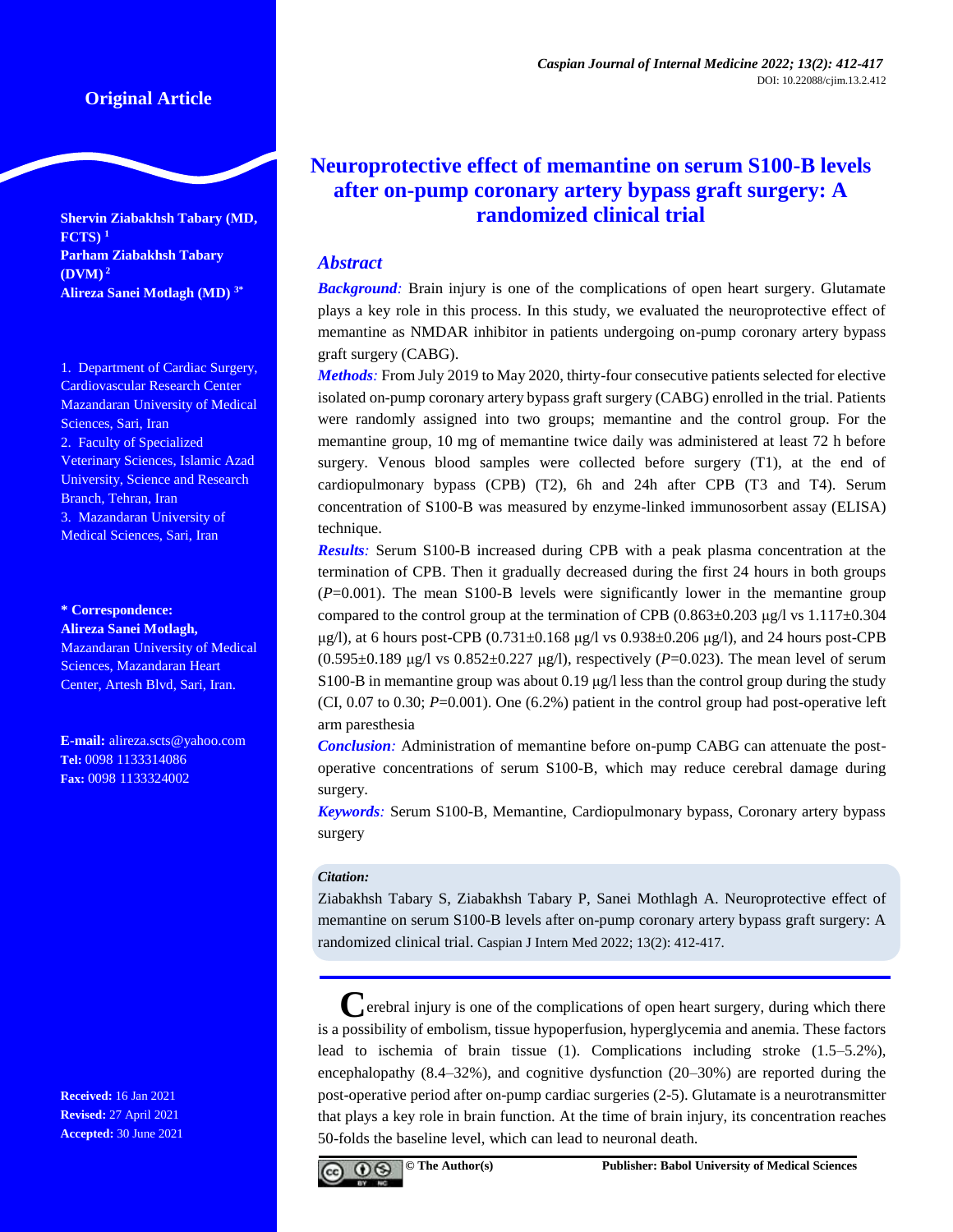Glutamate affects the learning and cognition process by acting on NMDA receptors. Increase in glutamate concentration leads to an increase in neuronal excitability through these receptors which in turn trigger the process of neuronal apoptosis (6-8). S100-B protein is normally expressed in astrocytes and specific neuronal populations. It involves in regulating cell function and apoptosis. During neuronal damage, this protein is released from the cell and can be spread and measured in plasma (9). The use of cardiopulmonary bypass (CPB) in cardiac surgery can lead to long-term neurological events. Previous studies have shown that S100-B levels increase after cardiopulmonary bypass and then gradually decrease up to 48 hours thereafter. It has also been shown that S100-B concentrations greater than 1.5 μg/l after CPB can be associated with impaired memory function, neurological disorders, and longer duration of stay at hospital (10). Among the strategies defined to prevent brain damage during open heart surgery, NMDA receptor antagonists are somewhat known. Memantine as a non-competitive NMDAR inhibitor prevents neuronal excitability and used to treat Alzheimer's disease and dementia (11, 12). Memantine is able to inhibit the long-term influx of Ca2+ ions, especially from the extra synaptic receptors that form the basis of neuronal excitability. However, the low affinity, non-competitive nature, and rapid-acting kinetics of memantine at the NMDA receptor channels maintain the receptor function at synapses so that receptors can still be stimulated by glutamate (13, 14). Due to the importance and significant percentage of brain injury after open heart surgery, the aim of this study was to investigate the effect of memantine as a NMDA receptors antagonist during on-pump CABG and evaluate its effect on post-operative serum S100-B levels.

## **Methods**

Patients: This study was designed as a single institution, double-blinded randomized clinical trial. From July 2019 to May 2020, thirty-four consecutive patients selected for elective isolated on-pump coronary artery bypass graft surgery (CABG) enrolled in the trial. Patients who underwent emergency CABG, those with myocardial infarction (MI) within 72 h before the surgery, ipsilateral carotid artery stenosis more than 70%, bilateral carotid artery stenosis more than 50%, and those with the history of acute renal failure (stage 4/5), creatinine clearance below 30 ml/min, moderate to severe hepatic impairment (ChildPugh B/C), auto-immune

disease, dementia, psychiatric illness, stroke, and seizure were excluded. Demographic data (including age, sex, and health status prior to surgery), history of diabetes mellitus, hypertension, and dyslipidemia were collected.

**Intervention and surgical technique:** For all enrolled patients, blood samples were collected just 4 days before operation (T1). Patients were randomly assigned into memantine (10 mg under brand name Ebixa, Lundbeck, Denmark) and the control group. For the memantine group, 10 mg of memantine (tab Ebixa 10 mg, Lundbeck, Denmark) twice daily administered at least 72 h before surgery, and continued for the first 24 h after surgery. Patients in control group received placebo before surgery. All bypass grafts surgeries were performed via cardiopulmonary bypass (CPB) and operated by the same surgeon under the same condition. Balanced anesthesia was inducted with midazolam, sufentanil, and pancuronium. Patients were mechanically ventilated with a mixture of oxygen and isoflurane via endotracheal tube. After median sternotomy, the left internal mammary artery harvested as pedicled fashion for the left anterior descending artery and saphenous vein grafts was prepared for other coronary arteries. Following aortic and right atrial cannulation, CPB was conducted with moderate hypothermia and simultaneous antegrade and retrograde cardioplegia. All bypass grafts were performed on nonbeating heart.

**The S100-B analysis:** Venous blood samples were collected at the end of CPB (T2), 6 h (T3), and 24 h post CPB (T4). Then, serum extraction was carried out in accordance with related documents and samples kept at -70℃. Serum concentration of S100-B protein were measured by enzymelinked immunosorbent assay (ELISA) technique (Human S100B / S100 Beta (Sandwich ELISA) ELISA Kit, LSBio, Inc., Seattle, WA, USA). The detection limit of this technique is 0.156 μg/l.

**Trial registration and ethics:** Our study was conducted according to the Helsinki Declaration. The study protocol was approved by the Research Ethics Committee of Mazandaran University of Medical Sciences, and Mazandaran Cardiovascular Research Center (IR.MAZUMS.REC.1398.333). Furthermore, the trial was registered in the Iranian Registry of Clinical Trials (registry number: IRCT20200502047276N1). All participants gave written informed consent before intervention. The CONSORT (Consolidated Standards of Reporting Trials) recommendations for reporting randomized controlled clinical trials were followed (figure 1).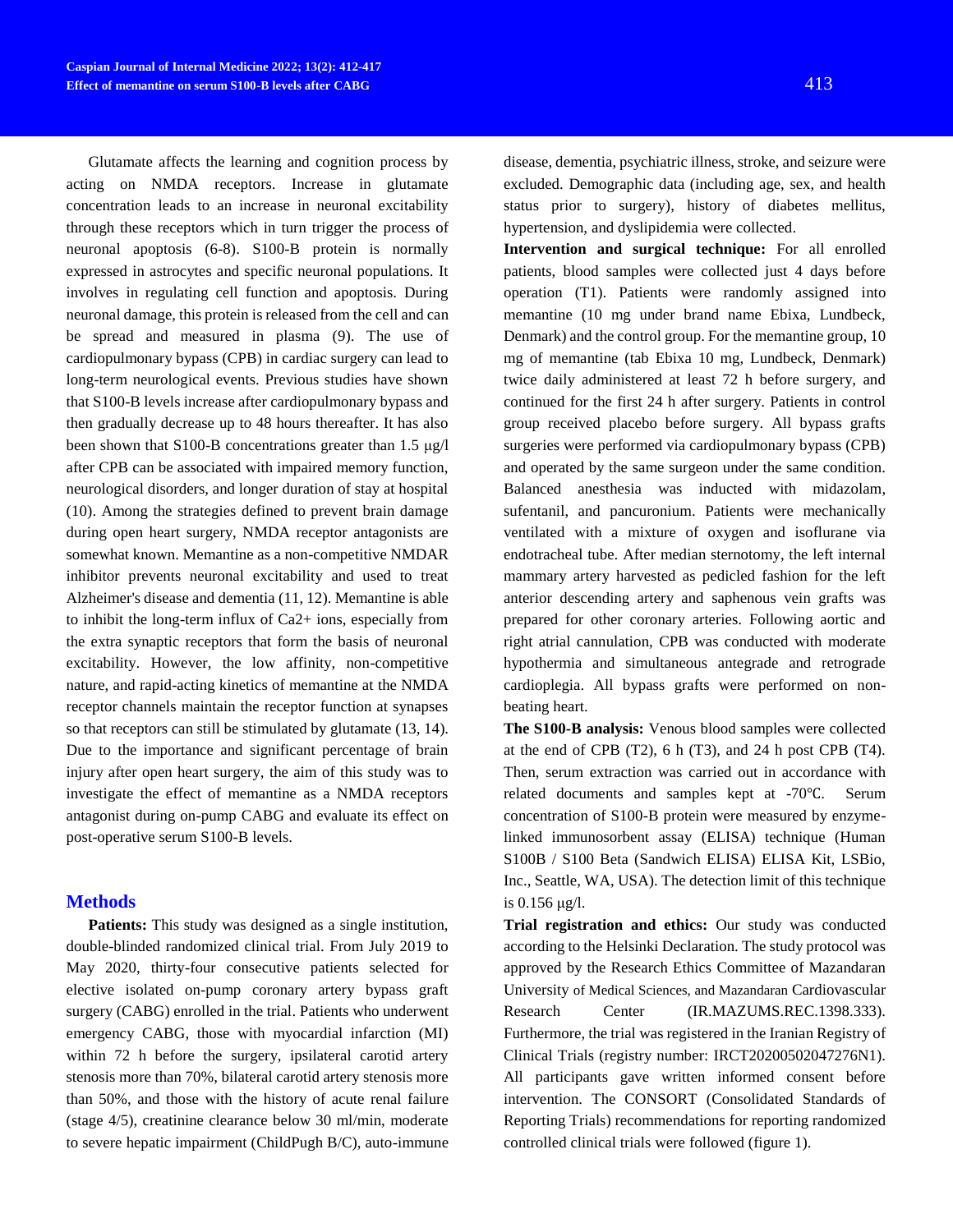

**Figure 1: CONSORT flow diagram of enrolled patients through the trial**

**Statistical analysis:** The numerical variables were expressed as mean and standard deviation (SD). The data were compared between the two groups using chi-square test, Fisher's exact test, or Mann-Whitney U tests. Longitudinal changes in the parameters were compared between the two groups by general linear model repeated-measurement analysis of variance (ANOVA). Generalized estimating equation (GEE) was used to estimate the correlation between parameters and outcomes. All the statistical analyses were performed using the SPSS Version 24.0 program (IBM corp., Chicago IL, USA). A  $p$ <0.05 was considered statistically significant.

#### **Results**

A total of 34 patients who underwent on-pump CABG and met the inclusion criteria were enrolled in this study, with 18 in memantine group and 16 in the control group. A summary of patients' characteristics is given in table 1. There were 22 (64.7%) males and 12(35.3%) females with the mean age of 63.7±8.1 (mean±standard deviation). There were no significant differences between the two groups regarding age and gender distribution. Fifteen (44.1%) patients had a history of diabetes, twenty-five (73.5%) patients had hypertension, and dyslipidemia was reported in nine (26.5%) patients. There were also no significant differences between two groups regarding these variables.

The mean length of cardiopulmonary bypass was 58.6±14.7 min for memantine group versus 58.2±16.7 min for control group  $(P=0.59)$ . The mean cross-clamp time for memantine and control group were 27.6±7.1 min and 31.0 $\pm$ 11.1 min, respectively ( $P$ =0.41). There was no significant difference between two groups in terms of total grafts used for CABG. Protein S100-B serum concentrations at the termination of CPB, 6hr, and 24hr post-CPB are shown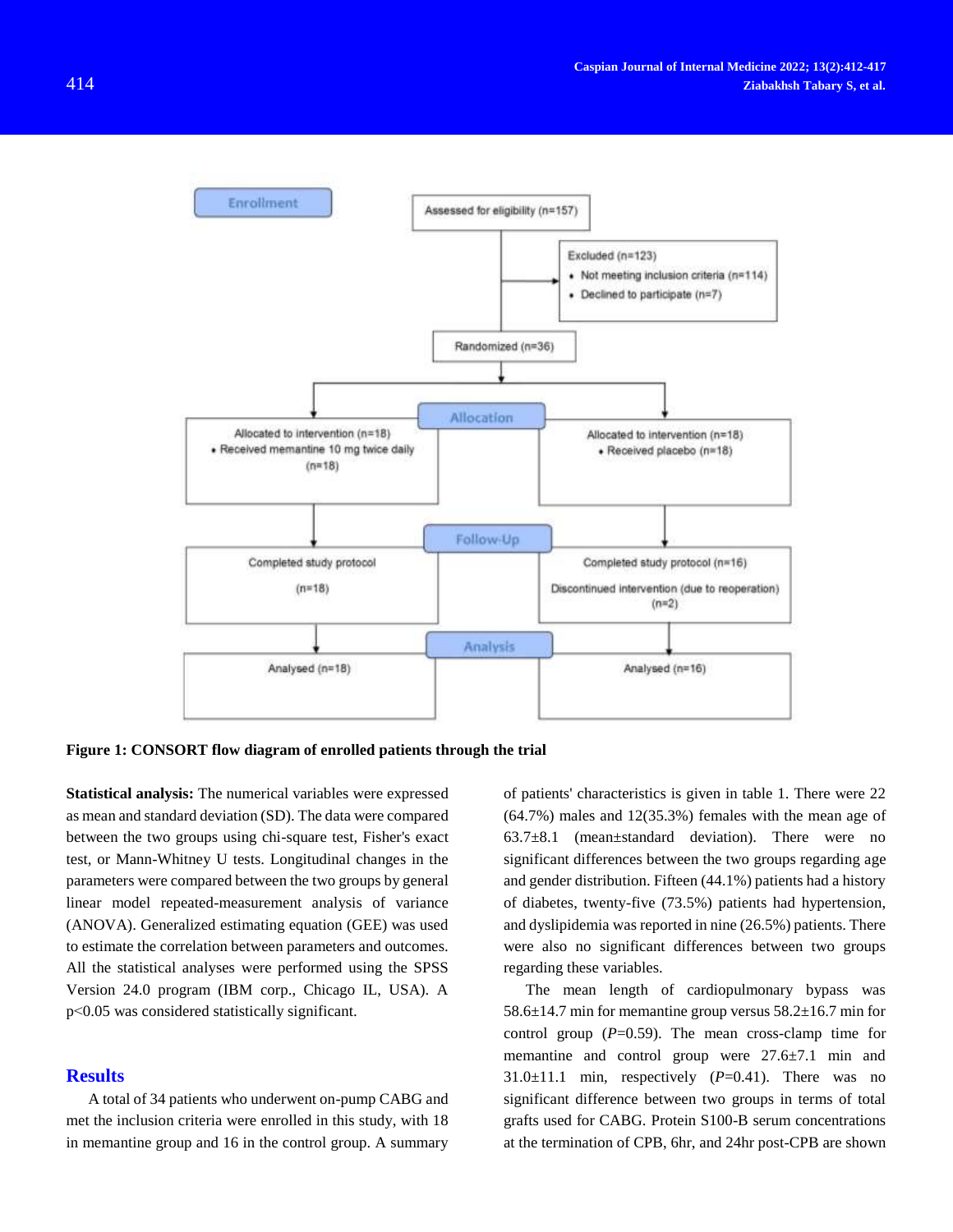in table 2. For both groups, S100-B serum concentrations reached the maximum level at the termination of CPB  $(0.863\pm0.203 \text{ µg/l}$  for memantine group vs  $1.117\pm0.304 \text{ µg/l}$ for control group,  $P=0.023$ ). Then the concentration of S100-B slightly decreased during first 24 hours in each group (*P*=0.001). The mean post-CPB S100-B levels were significantly lower in the memantine group rather than the control group  $(0.731 \pm 0.168 \text{ µg/l vs } 0.938 \pm 0.206 \text{ µg/l at 6hr})$ post-CPB, and  $0.595\pm0.189$  μg/l vs  $0.852\pm0.227$  μg/l at 24hr post-CPB, respectively, *P*=0.023) (Figure 2). Estimating the correlation of parameters with serum S100-B by GEE model revealed that the mean level of serum S100-B in memantine group was about 0.19 μg/l less than control group during the

study (CI, 0.07 to 0.30; *P*=0.001) (table 3). There were no pre- /post-operative complications with regard to memantine administration. All patients extubated at 4 to 6 hours after surgery. One (6.2%) patient in control group had postoperative left arm paresthesia. The S100-B concentration in this patient was significantly higher than the other participants, so that the S100-B levels were 1.8 μg/l, 1.33 μg/l, and 1.29 μg/l at the termination of CPB, 6 hours, and 24 hours post-CPB, respectively. Further imaging studies confirmed the ischemic cerebrovascular accident (CVA) in the middle cerebral artery territory. Based-on the post-operative visits and follow-ups, no 30-days mortality was reported for any patient.

#### **Table 1. Patients' characteristics comparing memantine versus control group during on-pump CABG**

| <b>Parameter</b>                        | <b>Memantine</b> | <b>Control</b> | P-value <sup>*</sup> |
|-----------------------------------------|------------------|----------------|----------------------|
|                                         | $(n=18)$         | $(n=16)$       |                      |
| Male sex, $n$ $(\%)$                    | 12 (66.7%)       | 10(62.5%)      | 0.80                 |
| Age, mean (SD) (years)                  | 63.8(8.8)        | 63.6(7.6)      | 0.34                 |
| Diabetes, $n$ $%$                       | 7(38.9%)         | $8(50.0\%)$    | 0.52                 |
| Hypertension, $n$ $(\%)$                | 13 (72.2%)       | 12 (75.0%)     | 0.58                 |
| Dyslipidemia, n (%)                     | 5(27.8%)         | $4(25.0\%)$    | 0.58                 |
| $\geq$ 3 grafts, n (%)                  | 17 (94.4%)       | 14 (87.5%)     | 0.59                 |
| CPB time, mean (SD) (min)               | 58.6 (14.7)      | 58.2 (16.7)    | 0.59                 |
| Cross-clamp time, mean (SD) (min)       | 27.6(7.1)        | 31.0(11.1)     | 0.41                 |
| Major neurologic event (post-op), n (%) | 0(0)             | $1(6.2\%)$     |                      |

\* *P-*values are generated by chi-squared test and Fisher's exact test

SD: standard deviation; CPB: cardiopulmonary bypass

#### **Table 2. Protein S100-B plasma concentrations in memantine versus control group**

|           | (T1)  | <b>Pre-op</b> At termination of CPB 6hr post-CPB 24hr post-CPB P-value <sup>*</sup><br>(T2) | (T3)              | (T4)              |       |
|-----------|-------|---------------------------------------------------------------------------------------------|-------------------|-------------------|-------|
| Memantine | 0.000 | $0.863 \pm 0.203$                                                                           | $0.731 \pm 0.168$ | $0.595 \pm 0.189$ | 0.001 |
| Control   | 0.000 | $1.117 \pm 0.304$                                                                           | $0.938 \pm 0.206$ | $0.852 \pm 0.227$ | 0.001 |

\*Statistics are generated by repeated Measurement ANOVA test. Correlation of S100-B determinations within two groups: pre-op (T1) vs at the termination of CPB (T2) vs 6hr post-CPB (T3) vs 24hr post CPB (T4) ( $p = 0.001$ ). Between groups analysis showed that the mean post-CPB S100-B concentrations were significantly lower in the memantine group (*p* = 0.023). Data presented as mean ± standard deviation (μg/l); pre-op: preoperatively; CPB: cardiopulmonary bypass

#### **Table 3: Estimating the correlation of parameters with serum S100-B by GEE model**

| <b>S100-B</b> | <b>estimate</b> | <b>Standard error</b> | 95% CI    |        | Z       | Pr >  Z |
|---------------|-----------------|-----------------------|-----------|--------|---------|---------|
| Group         | 0.1903          | 0.0579                | 0.0766    | 0.3039 | 3.28    | 0.001   |
| <b>Sex</b>    | $-0.0900$       | 0.0523                | $-0.1927$ | 0.0126 | $-1.72$ | 0.086   |
| Age           | 0.0051          | 0.0054                | $-0.0054$ | 0.0157 | 0.95    | 0.341   |
| CC time       | $-0.0058$       | 0.0072                | $-0.0199$ | 0.0082 | $-0.81$ | 0.419   |
| CPB time      | $-0.0021$       | 0.0040                | $-0.0101$ | 0.0057 | $-0.54$ | 0.592   |
| Total graft   | 0.0581          | 0.1083                | $-0.1541$ | 0.2704 | 0.54    | 0.591   |

CC: cross-clamp; CPB: cardiopulmonary bypass; CI: confidence interval; Pr > |Z|: p-value; Z: z-statistic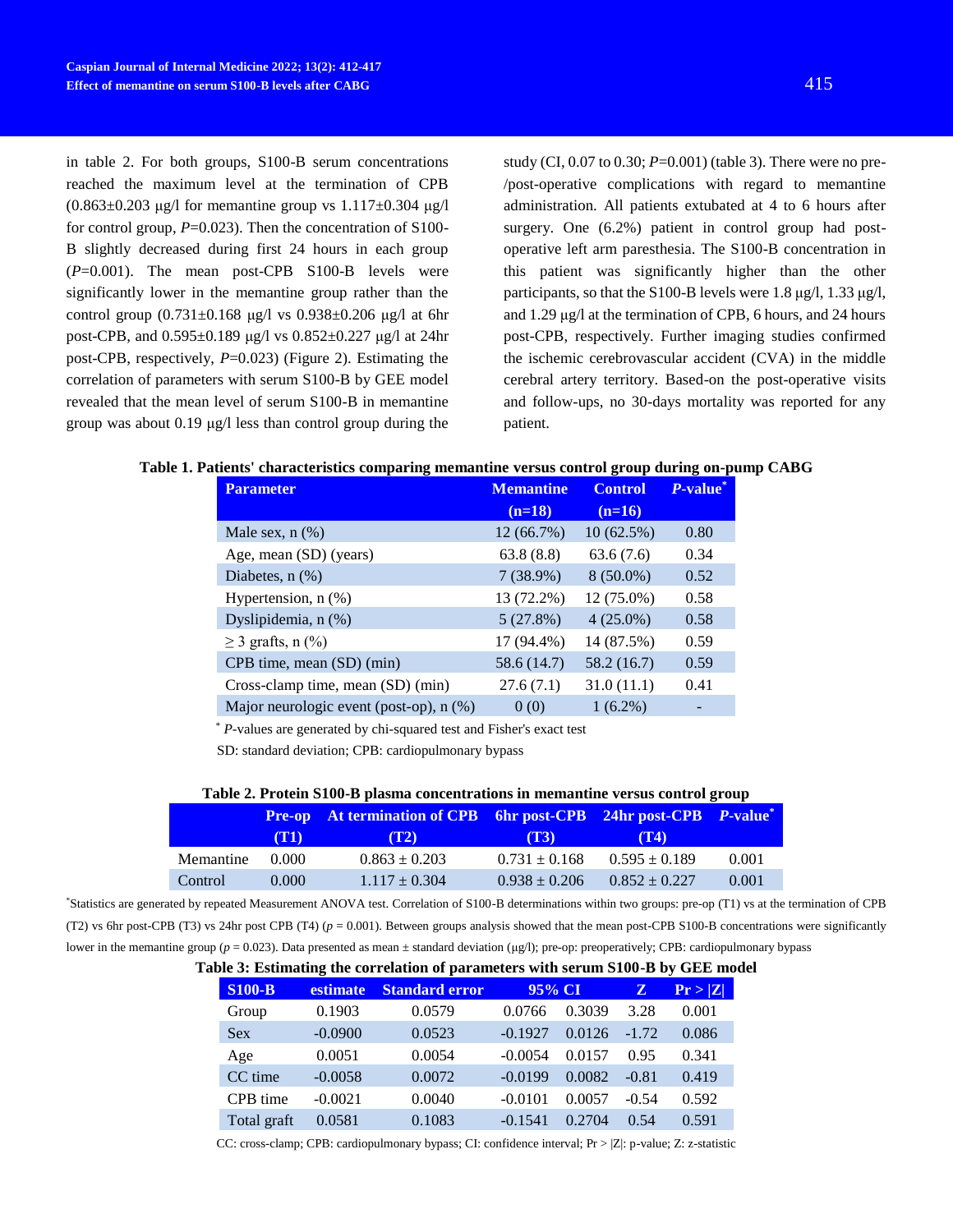



Serum S100-B concentrations among study groups measured before surgery (T1), immediately after CPB termination (T2), at 6 hours (T3), and 24 hours (T4) after CPB. A peak of S100-B concentration is noted in both groups at the termination of CPB. Post-operative S100-B levels were markedly lower in memantine group (p = 0.023)

#### **Discussion**

The present study revealed that preoperative administration of memantine, followed by its administration during first 24 hours after surgery attenuates S100-B increase in patients that underwent on-pump CABG. Brain injury is known as one of the complications of cardiac surgery. The clinically significant injuries will be associated with higher mortality and morbidity rates which lead to loss of the health care resources. The S100-B protein is correlated with cerebral injury even at the cellular level. Higher levels of plasma S100- B can indicate extensive ischemic area of the brain (15). In previous studies, it was mentioned that S100-B markedly is released during CPB. The maximum levels of serum S100-B were seen at the termination of CPB. This phenomenon is probably due to the use of cardiotomy suction during on pump surgeries, which the blood is contaminated with the vast source of S100-B expressing cells from mediastinum. After that, S100-B level gradually decreases where it may not be detectable after 48 hours (10, 16). Neuron-specific enolase (NSE) is another biomarker of brain injury. Ozkisacik et al. (17) reported that the measures of NSE in patients without prior neurological deficit that underwent on-pump cardiac surgeries were not significantly different during pre-operative and post-operative course. They also mentioned that the central nervous system damage due to CPB may not be to the extent causing a significant rise in serum NSE levels. In our study, S100-B increases during CPB in both groups. It reached the maximum concentration at the termination of CPB, and gradually decreased during the first 24 hours after CPB. However, the mean serum concentration of S100-B was about 0.19 μg/l lower in memantine group. This reveals the potential effect of memantine as NMDAR inhibitor to prevent an increase in S100-B serum levels during on-pump CABG.

Memantine acts by the non-competitive blocking of NMDA receptors on the surface of neurons. This drug prevents neuronal excitability during ischemic or degenerative processes, a condition similar to that of on-pump cardiac surgeries (18, 19). In our study, no major neurologic event was noted in memantine group. However, one patient in control group had left arm paresthesia after surgery in which further imaging studies confirmed the ischemic source in the brain. The S100-B level was 1.8 μg/l at the termination of CPB for this patient. As Sevenmarker *et al.* mentioned earlier, S100-B concentrations greater than 1.5 μg/l after CPB are associated with neurological events and memory dysfunction (10). Our study had some limitations. One of them was the small population. From the entire population of patients who referred to the heart center, we selected patient candidates for isolated on-pump CABG for enrollment. Another limitation was short follow-up duration. However, our findings showed significant reduction in post-CPB S100-B measures among patients in memantine group.